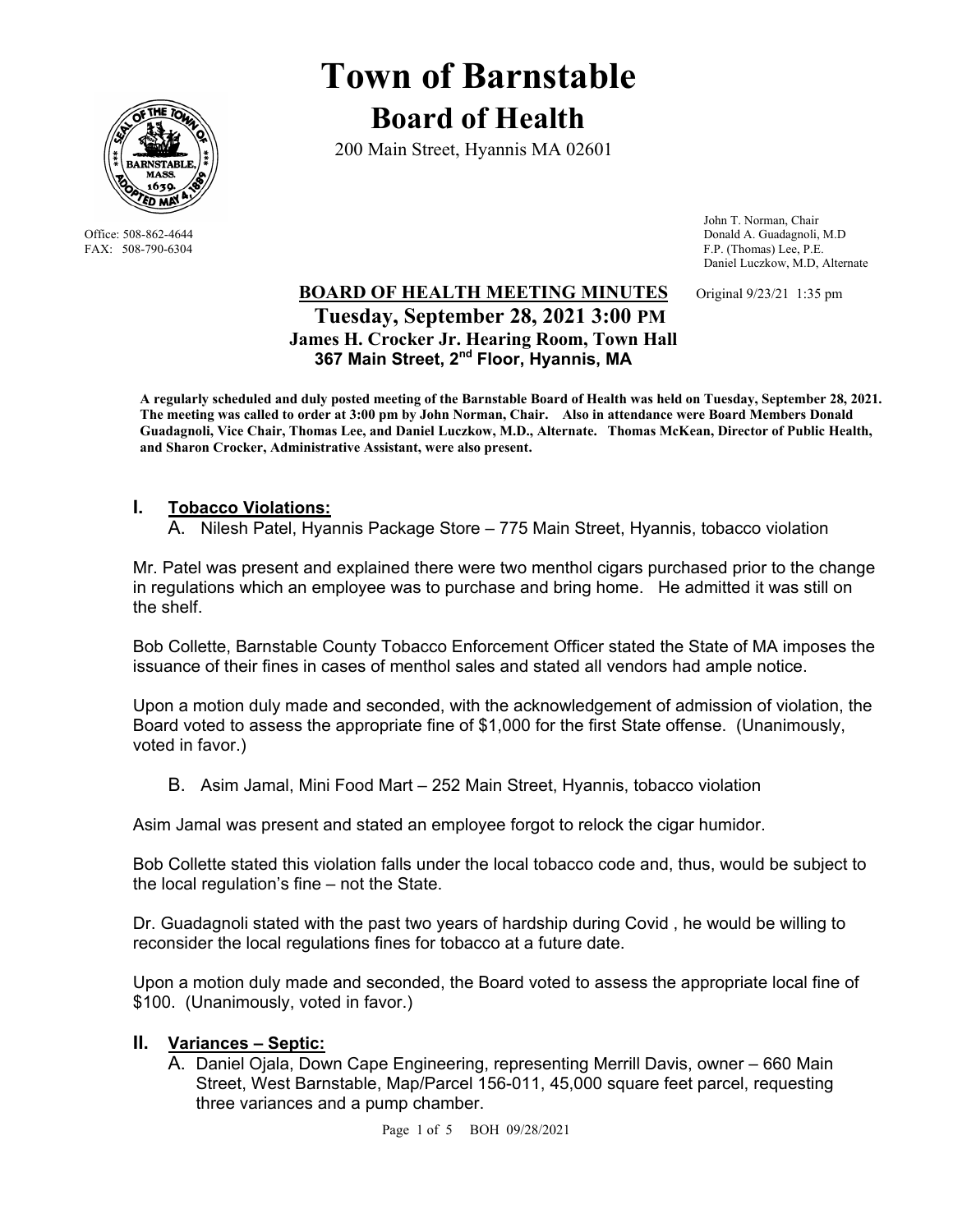Mr. Ojala presented the septic plan and had a revised plan showing a filter for outlet on tank. Mr. Norman said that outlet will require cover to grade so the owner can service the filter.

Mr. McKean brought up that the staff would like something from Brian Dudley if engineer wanted to use 3 feet separation without an Innovative/Alternative (I/A) system.

Mr. Norman and Mr. Lee stated they would prefer the four foot separation as the perch level is constantly shifting and the effluent may go into the perched area and run into wetlands. They agreed it does not call for a strip-out.

Upon a motion duly made by Dr. Guadagnoli, and seconded by Mr. Lee, the Board voted to grant the variances as presented with the following conditions: 1) a 2-bedroom deed restriction is required, 2) revise plan with a four foot separation from system to groundwater which includes 3.1 naturally occurring pervious material and the system will have an approximate one foot mound, 3) remove variance for 15.415 of separation to groundwater, 4) add sieve analysis, and 5) filter cover to grade so serviceable. (Unanimously, voted in favor.)

B. John O'Dea, Sullivan Engineering, representing Hard-A-Lee, Inc, owner – 299 Eel River Road, Osterville, Map/Parcel 115-003 1.06 acre parcel, requesting three variances from coastal bank.

John O'Dea was present and discussed plan.

Mr. McKean said the staff had no objections and mentioned the test hole done on August 27, 2021 should be included in the plan. Mr. O'Dea said he will adjust the plan.

Upon a motion duly made by Mr. Lee, seconded by Dr. Guadagnoli, the Board voted to grant the variances as submitted. (Unanimously, voted in favor.)

## **III. Innovative/Alternative (I/A) – Septic (NitROE):**

A. Daniel Ojala, Down Cape Engineering, representing Matthew MacKinnon, Trustee – 33 Oyster Place Road, Cotuit, Map/Parcel 035-101, 14,571 square feet parcel, proposed using the NitROE innovative alternative septic system, requesting six variances.

Mr. Ojala was present and discussed plan proposed.

Upon a motion duly made and seconded, the Board voted to grant the I/A system and variances with the following conditions: 1) Health staff must verify a four bedroom permit exists and 2) plan needs to show water line. (Unanimously, voted in favor.)

B. Daniel Ojala, Down Cape Engineering, representing Donald MacKinnon, Trustee – 910 Main Street, Cotuit, Map/Parcel 035-090, 30,443 square feet parcel, proposed using the NitROE innovative alternative septic system, requesting two variances.

Mr. Ojala and Mr. D.J. MacKinnon were present.

Upon a motion duly made and seconded, the Board voted to grant the variances as presented with no conditions. (Unanimously, voted in favor.)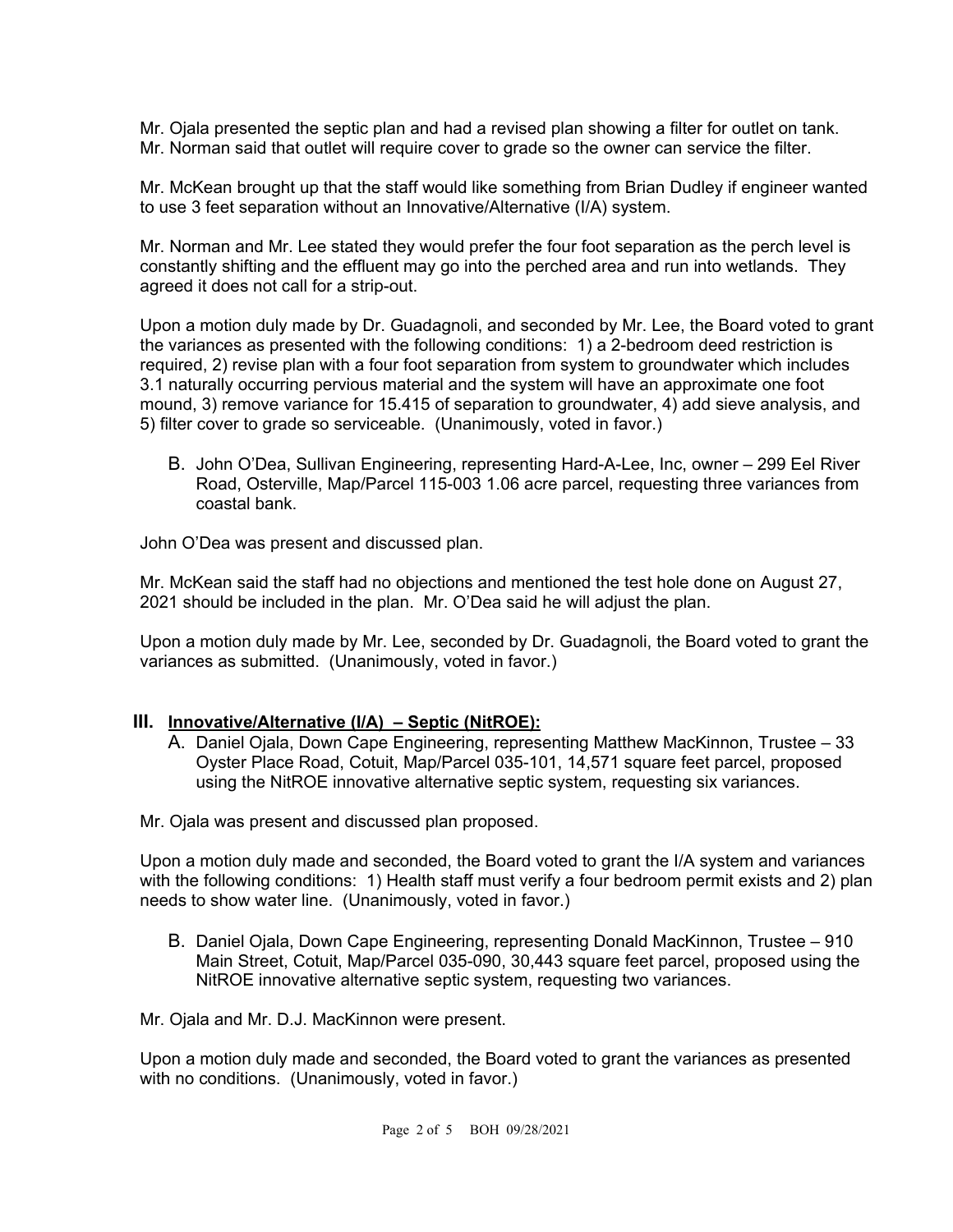- C. Joseph Henderson and Mark Nelson, Horsley Witten Group, representing 2 owners, requesting septic variances using the NitROE innovative alternative (I/A) septic system:
	- 1. Mary and Dennis Healy, owners 26 Barberry Lane, Marstons Mills, Map/Parcel 102-145, 0.21 acre parcel, requesting three variances.

Mr. Henderson and Mr. Nelson presented the proposed plan.

Upon a motion duly made and seconded, the Board voted to grant the use of the NitROE I/A System and the three variances with the following conditions on a revised plan: 1) show the test pit log on plan, 2) remove the liner that is around the soil absorption system (SAS), 3) install two sections of liner – one to protect the water line close to SAS, and one to protect the drainage area. (Unanimously, voted in favor.)

2. Roger and Celeste Derosier, owners – 295 Lakeside Drive, Marstons Mills, Map/Parcel 102-163, 0.23 acre parcel, no variances requested.

Upon a motion duly made and seconded, the Board voted to grant the use of the NitROE I/A System with the following conditions: the engineer must verify that the storage room is unfinished. (Unanimously, voted in favor.)

#### **IV. Informal Discussion – Fuji Clean System (Pilot Program):**

Brian Braumgaertel, Alternative Septic System Test Center and a representative from Fuji Clean will have informal discussion on system.

Brian Braumgaertel said the proposed system is similar to the Fuji Pilot Program in how it addresses reduction in nitrogen and the FujiClean is also designed to help reduce phosphates and would be interested in putting a system in at 125 Blantyre Avenue, Centerville. He is submitting to the State for consideration and the State would like to know whether the Board of Health would consider the product before going further with application for a pilot program.

## **V. Sewer Connection – Exempt:**

William Swift, owner – 32 Bow Lane, Barnstable, Map/Parcel 299-049-001, 86,472 square feet parcel, requesting an exemption from connecting to town sewer due to difficulty connecting with natural obstacles.

Mr. Swift stated he spoke with an engineer and the cost to connect to sewer due to difficult obstacles along with the connection of water which the water company told him would require digging under the drainage ditch and would require a new 8" main with an estimated cost of \$40- 50K. It currently has a 2" main put in around 1930-1940s. That cost was estimated at \$40-50K. It is his understanding that to be connected to town sewer; he must also be connected to public water and is, thus, looking for an exemption.

Mr. Norman stated this is a vacant piece of land in a nitrogen sensitive area and sewer has been available since 1975. The connection to sewer cost should have been factored into the cost of building home. It is not required to be hooked up to water in order to hook up to sewer. Mr. Norman stated that owners are not required to connect to public water in order to connect to sewer. Therefore, the additional cost to put in the water main should not factor in. The property can have well water.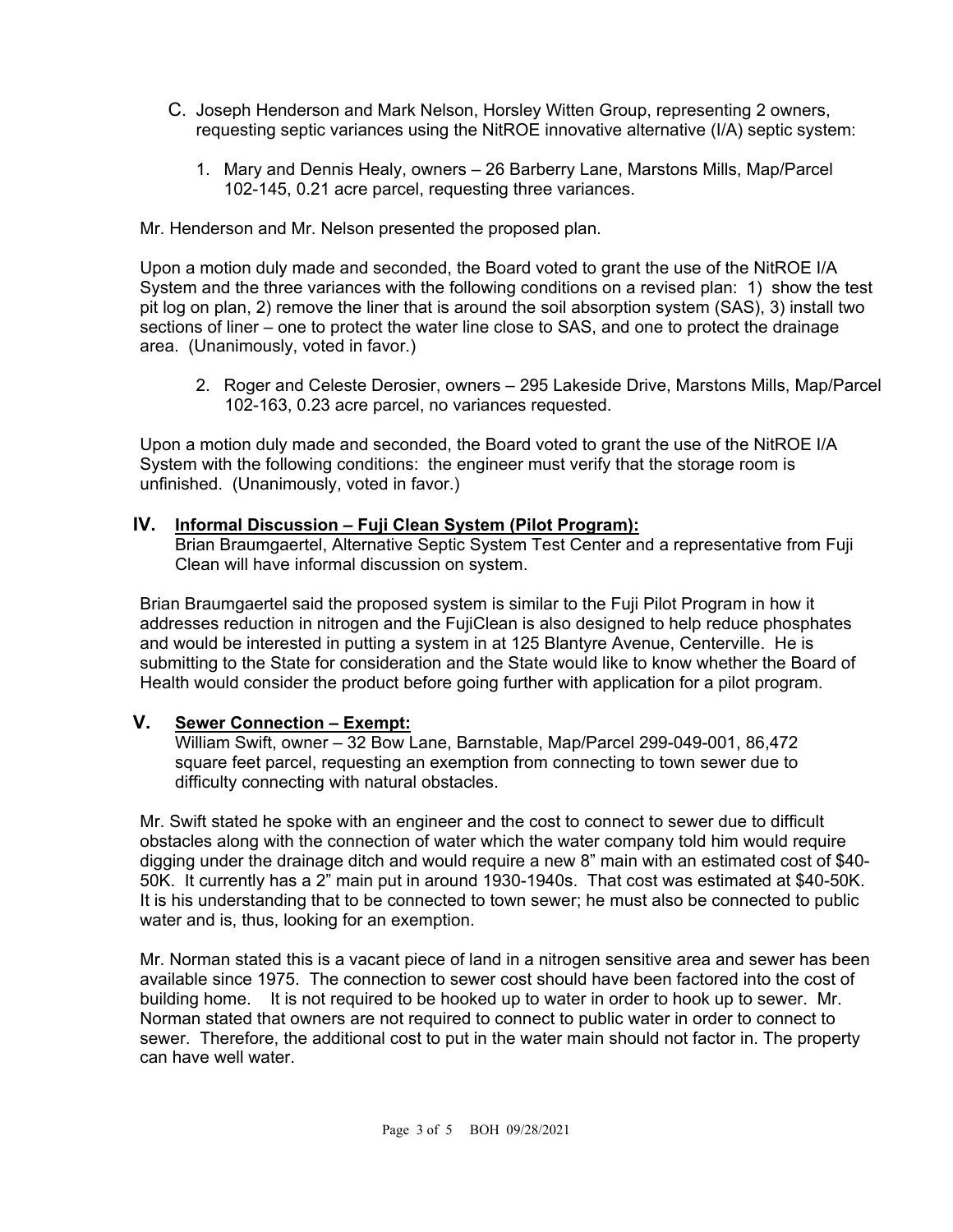The Board expressed confusion and wondered whether the builder was actually issued a building permit for the home without a septic permit in hand. The builder was not in attendance.

John Norman asked Tom McKean to obtain a copy of the building permit and septic permit, if applicable, prior to the next meeting.

Upon a motion duly made and seconded, the Board voted to continue this to the next meeting, October 26, 2021.. (Unanimously, voted in favor.)

#### **VI. Bedroom Count Determination:**

Attorney Jeffery Johnson representing Robin Kroopnick, owner – 175 Scudder Avenue, Hyannis, Map/Parcel 289-167, requesting a determination as a four-bedroom.

Attorney Johnson along with Robin Kroopnick and her brother, Jonathan Rosen, were present. He stated the original purchase paper did state it was a four bedroom and field card showed in 1988 Assessor's visited house and identified as four bedroom home.

Upon a motion duly made by Mr. Lee, seconded by Dr. Guadagnoli, the Board voted to approve as a four-bedroom dwelling with the following conditions: 1) the septic plan will be redesigned to include a denitrification system with a monitoring plan of quarterly monitoring/year for a minimum of two years, at which time the Board may review for a reduction, and 2) the permit may be approved by staff at the Health counter. (Unanimously, voted in favor.)

#### **VII. Hearing: Uninhabitable**

Audrey and Miguel Gomes, owners – 42 Tonela Lane, Barnstable, Map/Parcel 336-066, Their MicroFast Innovative/Alternative (I/A) Septic System has not been operating with an Operation and Maintenance (O&M) contract in effect.

Mr. Gomes said he had begun using a contractor; however, the contractor has not been responding to owner and has not cashed his payment.

The Board instructed him to seek out other contractors and begin testing so the system may be evaluated.

Mr. Gomes also mentioned his pump broke two weeks ago and expects it may take time to get a replacement due to supply chain. He inquired into how many tests/year may be required. Mr. Norman suggested to let a contractor know the initial test will be required and depending upon results, testing may be required once a year or up to four times a year.

Upon a motion duly made by Dr. Guadagnoli, seconded by Mr. Lee, the Board voted to continue this item for one month to October 26, 2021 to see any progress and if contract in hand, will await first test results. (Unanimously, voted in favor.)

• Board member Tom Lee recused himself from the next item and will not be returning.

#### **VIII. Food – Variance (Grease Trap):**

Dan O'Rourke, Jr., owner, Jake's Clambakes – 3821 Falmouth Rd, Windmill Square, Unit# 6, Marstons Mills, Map/Parcel 057-004, requesting a grease trap variance.